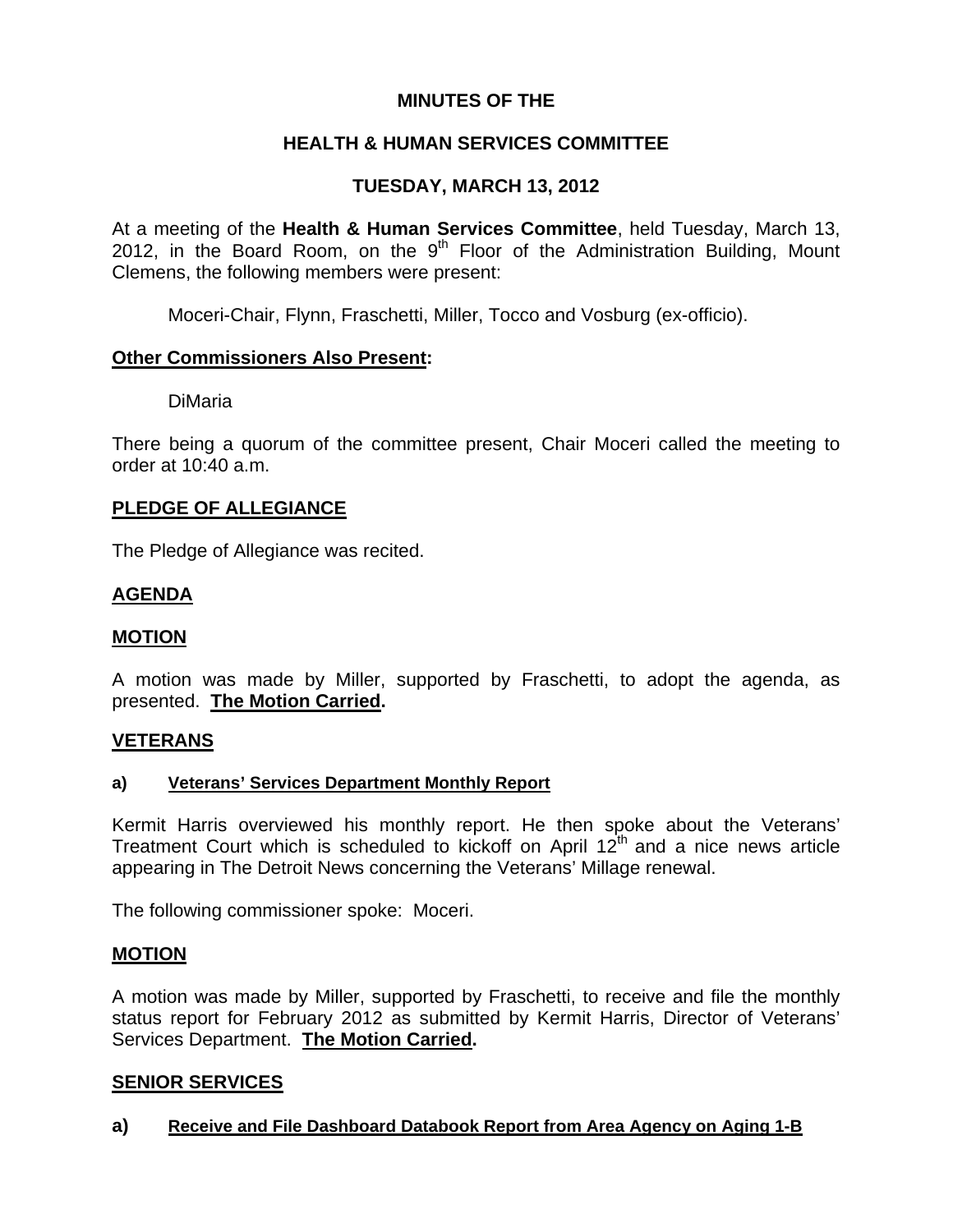### **b) Receive and File Free Press Articles Received from Area Agency on Aging 1-B**

- **Michigan showing more gray, no future in that**
- **What's Michigan doing for its fast-growing population?**

## **c) Receive and File Article Entitled, The Advocate from Area Agency on Aging 1-B**

Commissioner Fraschetti expressed concern about the aging population and felt something needs to be done to keep and also attract young people to Michigan, because this is going to have a huge impact on the economy. He felt this issue should be taken up at a future Economic Development Committee meeting and discuss what needs to be done to revitalize communities and start growing the economy.

Chair Moceri noted the statistics provided by Area Agency on Aging 1-B want to convey that older adults offer a significant economic contribution to the county and to the region. She felt it was a good example of a dashboard and it also touches on the economic impact of the aging population, current status and looking towards the future. She offered to hold a joint hearing with the Economic Development Committee.

Commissioner Flynn expressed concern when young adults finish their schooling they are leaving the state in large percentages which is due to a whole host of factors. He felt this issue is far more complex rather than looking at an article at face value.

Chair Moceri expressed concern about the cutting of services to the aging population. She felt the issue being discussed is a very complicated picture.

Commissioner Miller referred to page 4 of the report and noted Macomb County seniors contributed over \$195 million to various charities in 2010. He felt this is an economic development opportunity for businesses to locate here and to service that population and also an economic development opportunity for Macomb County.

## **MOTION**

A motion was made by Miller, supported by Flynn, to receive and file the following information received from Area Agency on Aging 1-B: (a) Dashboard Databook Report, (b) Free Press articles on Michigan showing more gray, no future in that and What's Michigan doing for its fast-growing population, and (c) an article entitled, The Advocate. **The Motion Carried.**

## **COMMUNITY/HUMAN SERVICES**

## **a) Receive and File Flyer from Community Housing Network on Free Foreclosure Prevention Counseling**

Chair Moceri indicated that MSU Extension offers this program and it has been really successful and a great resource for Macomb County residents.